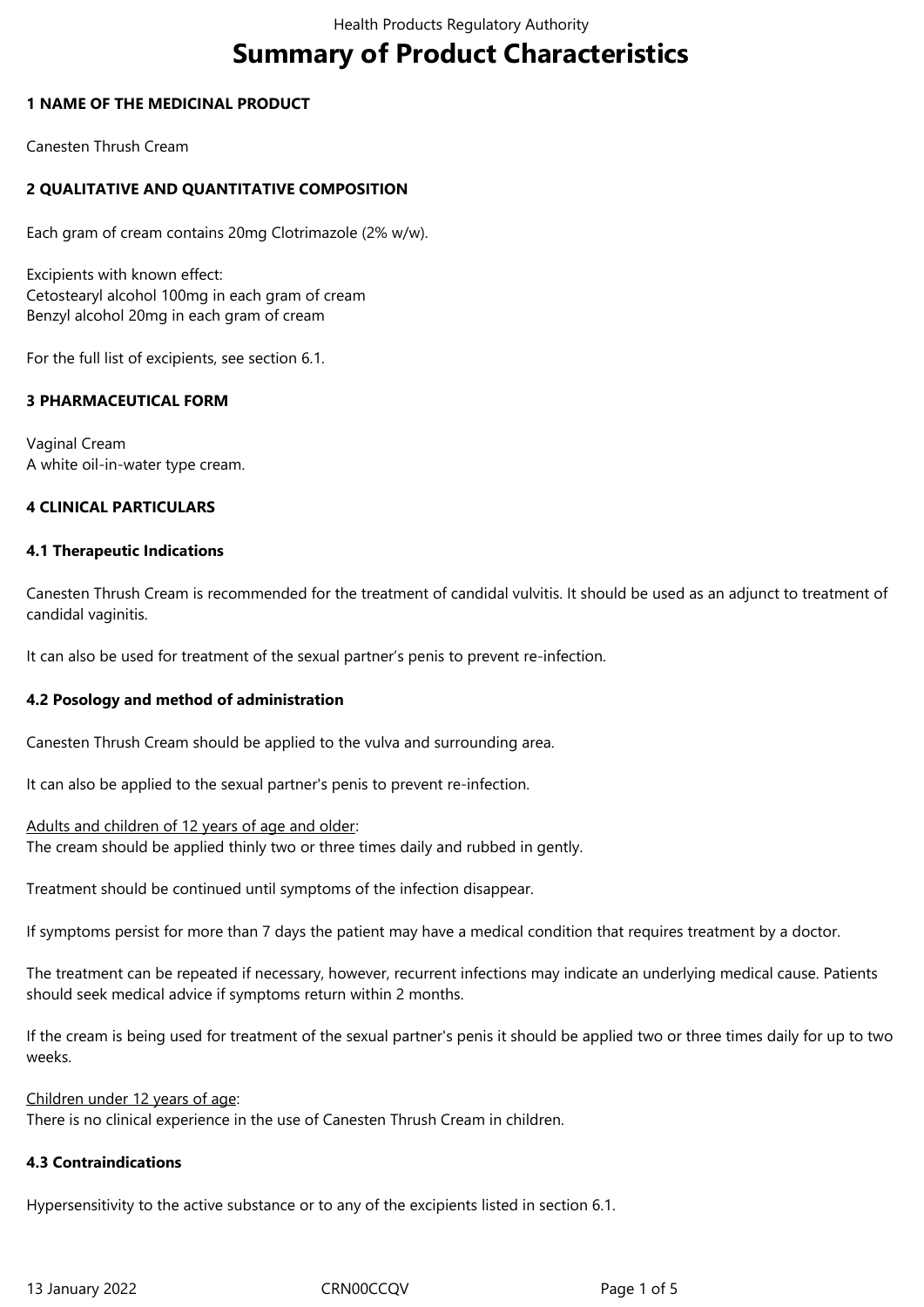Health Products Regulatory Authority

# **4.4 Special warnings and precautions for use**

Medical advice should be sought if this is the first time the patient has experienced symptoms of candidal vaginitis.

Before using Canesten Thrush Cream medical advice must be sought if any of the following are applicable:

- More than two infections of candidal vaginitis in the last six months,
- Previous history of a sexually transmitted disease or exposure to partner with sexually transmitted disease,
- Pregnancy or suspected pregnancy,
- Aged under 12 or over 60 years,
- Known hypersensitivity to imidazoles or other vaginal antifungal products.

Canesten Thrush Cream should not be used if the patient has any of the following symptoms whereupon medical advice should be sought:

- Irregular vaginal bleeding,
- Abnormal vaginal bleeding (vaginal haemorrhage) or a blood-stained discharge,
- Vulval or vaginal ulcers, blisters or sores,
- Lower abdominal pain or dysuria,
- Any adverse events such as redness, irritation or swelling associated with the treatment,
- Fever (temperature of 38°C or above) or chills
- Nausea or vomiting,
- Diarrhoea,
- Foul smelling vaginal discharge.
- Back Pain
- Associated shoulder pain.

Do not use tampons, intravaginal douches, spermicides or other vaginal products while using this product.

Avoidance of vaginal intercourse is recommended in case of vaginal infection while using this product because your partner could become infected.

This product contains cetostearyl alcohol, which may cause local skin reactions (e.g. contact dermatitis). The product also contains benzyl alcohol which may cause allergic reactions and mild local irritation.

Avoid contact with eyes and do not swallow.

# **4.5 Interaction with other medicinal products and other forms of interactions**

Laboratory tests have suggested that, when used together, this product may cause damage to latex contraceptives. Consequently the effectiveness of such contraceptives may be reduced. Patients should be advised to use alternative precautions for at least five days after using this product.

#### **4.6 Fertility, pregnancy and lactation**

Pregnancy:

There are limited data available from the use of clotrimazole in pregnant women. Animal studies with clotrimazole have shown reproductive toxicity at high oral doses (see section 5.3). At the low systemic exposures of clotrimazole following vaginal treatment, harmful effects are considered unlikely. Clotrimazole may be used during pregnancy, but only under the supervision of a doctor or midwife.

#### Breastfeeding:

There are no data on the excretion of clotimazole into human milk. However, systemic absorption is minimal after administration and is unlikely to lead to systemic effects. Clotrimazole may be used during lactation under medical supervision.

# Fertility:

No human studies of the effects of clotrimazole on fertility have been performed, however, animal studies have not demonstrated any effects of the drug on fertility (see Section 5.3).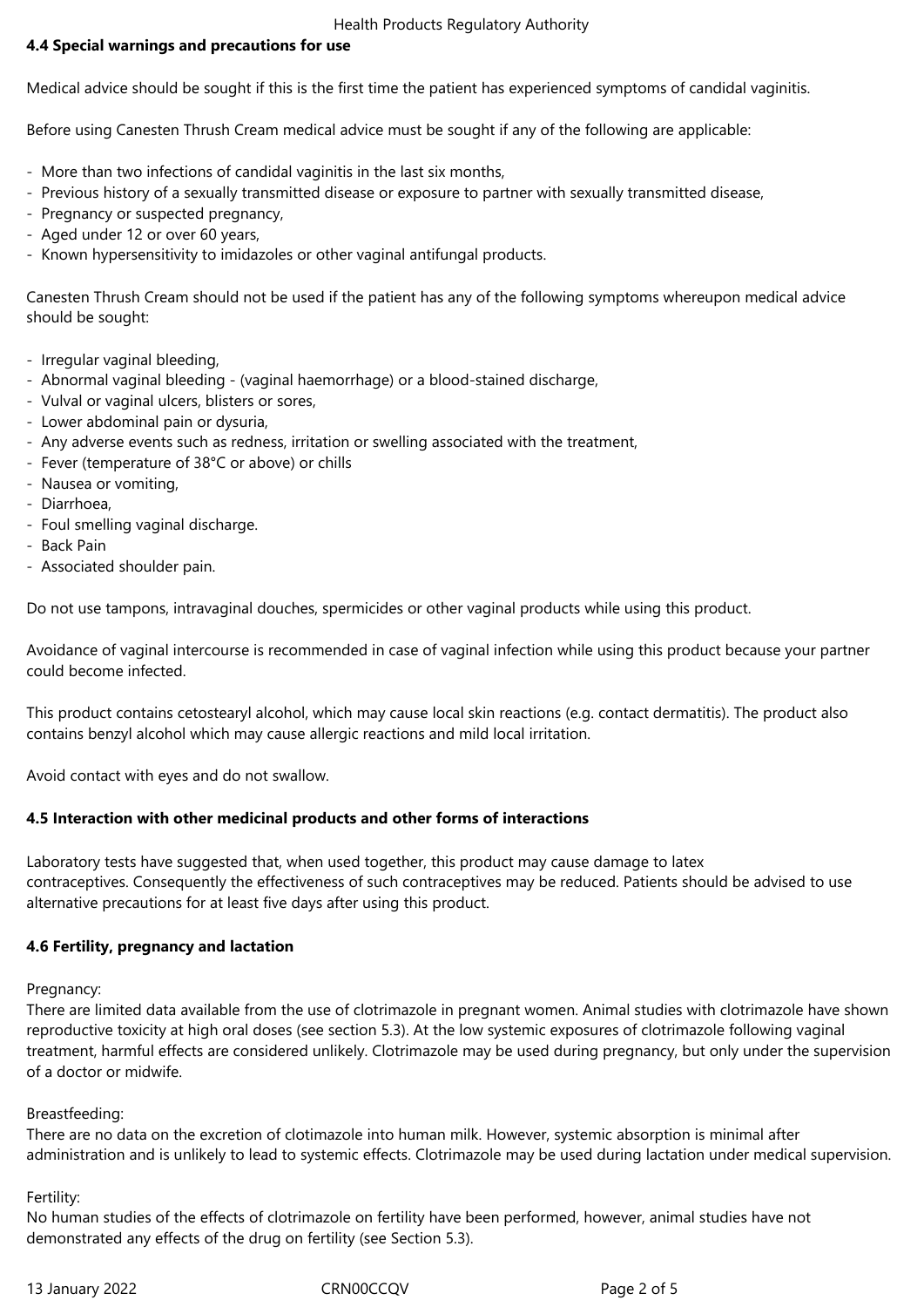The medication has no or negligible influence on the ability to drive or use machinery.

# **4.8 Undesirable effects**

Frequency not known. The following adverse reactions have been identified during post-approval use of Clotrimazole. Because these reactions are reported voluntarily from a population of uncertain size, it is not always possible to reliably estimate their frequency.

Immune system disorders Hypersensitivity, anaphylactic reactions, angioedema Allergic reaction (ME) (with symptoms such as urticaria (ME), dyspnea (PT), hypotension (PT) and syncope (PT)).

Gastrointestinal disorders Abdominal pain, nausea

Skin and subcuteaneous tissue disorders Rash

Reproductive system and breast disorders

Vulvovaginal discomfort, vulvovaginal burning sensation, vaginal exfoliation, vulvovaginal pruritus, vulvovaginal pain, vulvovaginal haemorrhage, vulvovaginal erythema, vaginal discharge.

General disorders and administration site conditions Application site irritation, oedema, pain

#### Reporting of suspected adverse reactions

Reporting suspected adverse reactions after authorisation of the medicinal product is important. It allows continued monitoring of the benefit/risk balance of the medicinal product. Healthcare professionals are asked to report any suspected adverse reactions via HPRA Pharmacovigilance, Website: www.hpra.ie.

### **4.9 Overdose**

In the event of accidental oral ingestion, routine measure[s such as gas](http://www.hpra.ie/)tric lavage should be performed only if clinical symptoms of overdose become apparent (e.g. dizziness, nausea or vomiting).

### **5 PHARMACOLOGICAL PROPERTIES**

#### **5.1 Pharmacodynamic properties**

Pharmacotherapeutic group: Gynaecological anti-infectives and antiseptics – imidiazole derivatives. ATC Code: G01AF02

Mechanism of Action

Clotrimazole acts against fungi by inhibiting ergosterol synthesis. Inhibition of ergosterol synthesis leads to structural and functional impairment of the cytoplasmic membrane.

Pharmacodynamic Effects Clotrimazole has a broad antimycotic spectrum of action *in vitro* and *in vivo*, which includes dermatophytes, yeasts, moulds, etc.

Under appropriate test conditions, the MIC values for these types of fungi are in the region of less than 0.062–8.0 microgram/ml substrate. The mode of action of clotrimazole is fungistatic or fungicidal depending on the concentration of clotrimazole at the site of infection. *In vitro* activity is limited to proliferating fungal elements; fungal spores are only slightly sensitive.

13 January 2022 CRN00CCQV Page 3 of 5 In addition to its antimycotic action, clotrimazole also acts on*,* gram-positive microorganisms (streptococci/staphylococci/ Gardnerella vagiinalis) and gram-negative microorganisms (Bacteroides). It has no effect on lactobacilli.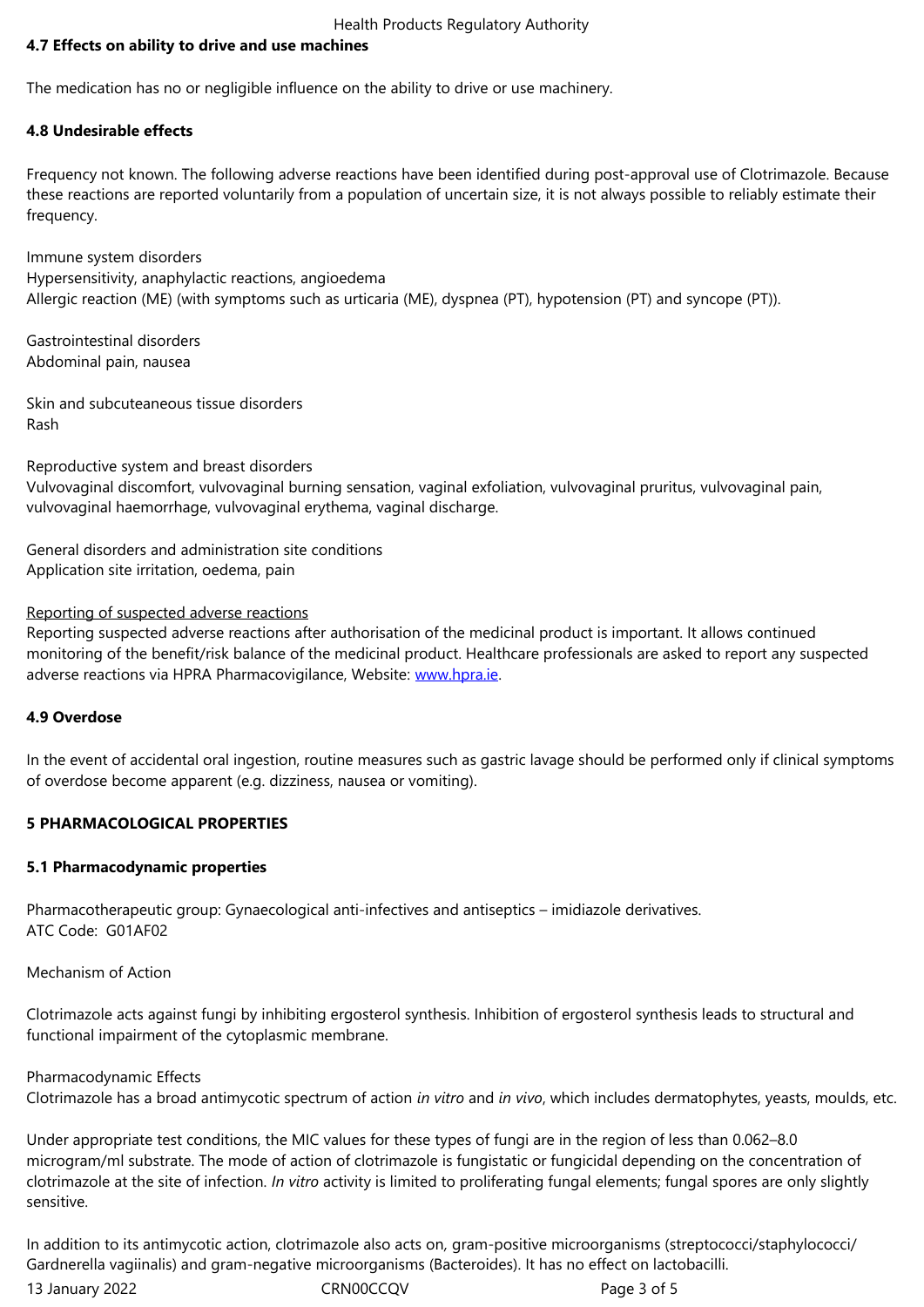*In vitro*, clotrimazole inhibits the multiplication of Corynebacteria and gram-positive cocci – with the exception of enterococci – in concentrations of 0.5–10 microgram/ml substrate.

Primarily resistant variants of sensitive fungal species are very rare; the development of secondary resistance by sensitive fungi has so far only been observed in very isolated cases under therapeutic conditions.

# **5.2 Pharmacokinetic properties**

Pharmacokinetic investigations after vaginal application have shown that only a small amount of clotrimazole  $(3 - 10\%)$  is absorbed. Due to the rapid hepatic metabolism of absorbed clotrimazole into pharmacologically inactive metabolites the resulting peak plasma concentrations of clotrimazole after vaginal application of a 500mg dose were less than 10 nanogram/ml, suggesting that clotrimazole applied intravaginally is unlikely to lead to measurable systemic effects or side effects.

# **5.3 Preclinical safety data**

Non-clinical data reveal no special hazard for humans based on conventional studies of safety pharmacology, repeated dose toxicity, genotoxicity, carcinogenic potential and toxicity to reproduction and development.

The local and systemic tolerance of clotrimazole in different dosage forms was assessed in intravaginal studies in dogs and monkeys and in subacute dermal studies in rabbits. There was no evidence of treatment-related local or systemic adverse effects in any of these studies.

The oral toxicity of clotrimazole has been well-studied.

Following a single oral administration, clotrimazole was slightly-to-moderately toxic in experimental animals, with LD50 values of 761 to 923 mg/kg bw for mice, 95 to 114 mg/kg bw for newborn rats and 114 to 718 mg/kg bw for adult rats, > 1000 mg/kg bw for rabbits, and > 2000 mg/kg bw for dogs and cats.

In repeated dose oral studies conducted in rats and dogs, the liver was found to be the primary target organ for toxicity. This was evidenced by an increase in serum transaminase activities and the appearance of liver vacuolation and fatty deposits starting at 50 mg/kg in the chronic (78-week) rat study and at 100 mg/kg in the subchronic (13-week) dog study.

Clotrimazole has been extensively studied in in vitro and in vivo mutagenicity assays, and no evidence of mutagenic potential was found. A 78-week oral dosing study of clotrimazole in rats did not show any carcinogenic effect.

In a rat fertility study, groups of FB30 rats received oral doses of clotrimazole up to 50 mg/kg bw, for 10 weeks prior to mating and either throughout a 3-week mating period (for males only) or, for females, until day 13 of gestation or 4-week postpartum. Neonatal survival was reduced in 50 mg/kg bw group. Clotrimazole at doses up to 25 mg/kg bw did not impair the development of the pups. Clotrimazole at all doses did not affect fertility.

No teratogenicity effects were demonstrated in studies in mice, rabbits, and rats, given oral doses of up to 200, 180, and 100 mg/kg, respectively.

A study with 3 lactating rats administered 30 mg/kg clotrimazole intravenously showed that the drug was secreted into milk at levels higher than in plasma by a factor of 10 to 20 at 4 hrs after administration, followed by a decline to a factor of 0.4 by 24 hrs.

Given the limited absorption of clotrimazole after vaginal application (estimated to be 3%-10%), no hazard is expected from the use of vaginal clotrimazole.

#### **6 PHARMACEUTICAL PARTICULARS**

#### **6.1 List of excipients**

13 January 2022 CRN00CCQV Page 4 of 5 Sorbitan stearate Polysorbate 60 Cetyl palmitate